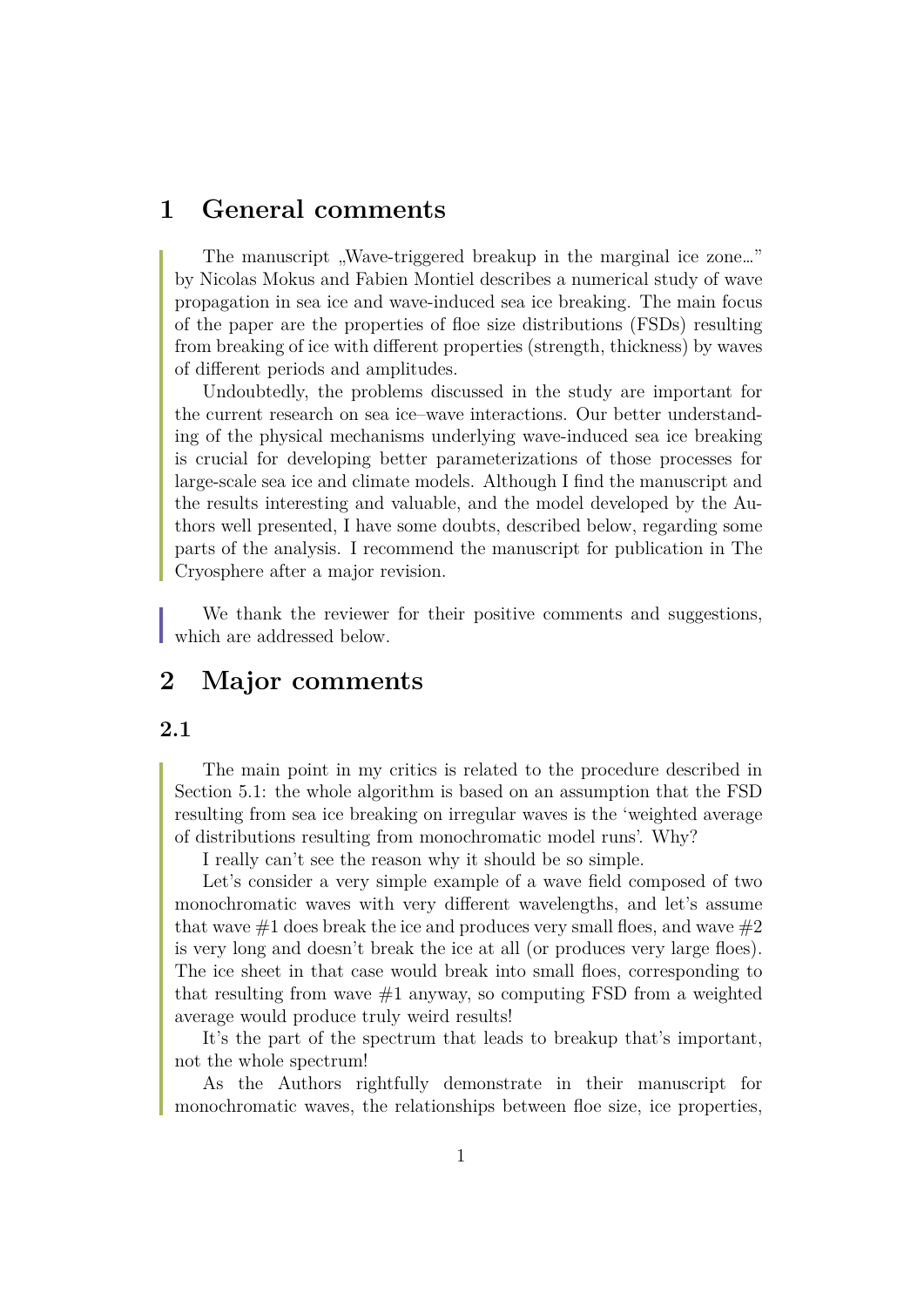and wave length are quite complex and nonlinear, so there is no reason why the FSD resulting from a wave energy spectrum should behave as the Authors assume.

This is a valid concern. Obviously, this is a model, hence a simplification of reality. We will make clearer in our manuscript that our approach in Sect. 5 is indeed heavily assumption-dependent. The underlying assumption is that waves, carrying the whole energy of the spectrum at discrete time periods, would act independently to break the ice. The resulting distribution would be the average of the distributions generated by these independent periods, with weights related to the spectrum, in coherence with linear theory. In reality, waves of different periods would interact with one another, but our model cannot represent these interactions.

I have the impression that the shapes of FSDs in Fig. 6 to a large degree simply reflect the shape of the wave frequency spectrum, and that this is an artefact of the algorithm (or, more precisely, its part related to the computation of weighted averages).

In my opinion, it is a very weak part of the analysis, but the Authors don't even discuss those weaknesses.

Of course, as I have serious objections regarding the above-mentioned assumption, I have also doubts regarding the results presented in sections 5.2–5.4 of the manuscript.

We ran comparisons using alternative weighting functions, represented on Figure 1. Descriptions of these functions can be found in Table 1.

The lognormal density function has, qualitatively, a shape similar to the Pierson-Moskowitz spectrum when displayed as as a function of frequency. However, we obtain similar, skewed unimodal densities with a range of symmetrical weighting functions, as displayed on Figure 2.

The one case that stands out, with several secondary peaks, is n\_md. It corresponds to a function giving more weights to high frequency waves (5 to 15 m), which is unrealistic in the context of our model.

Why can't the model be forced by a superposition of monochromatic waves? The scattering model is linear, isn't it, so it shouldn't be difficult. All one needs to do is to add up the wave solutions for individual spectral components (assuming random phases) and use those to compute strain (as, e.g., in section 6 of Kohout and Meylan (2008)).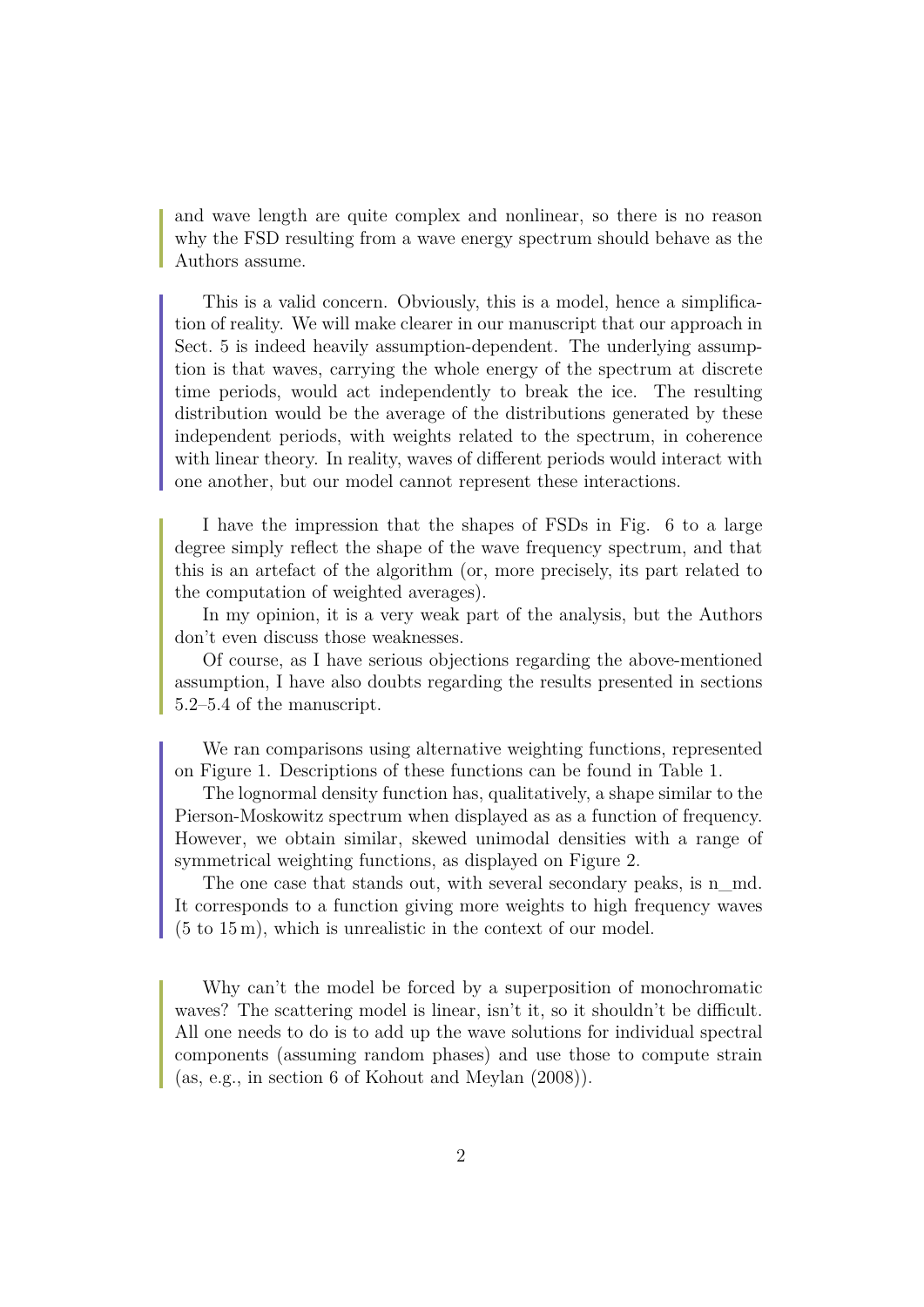

Figure 1: Representation of functions used as alternative weights. They are all normalised on the positive real half-line; because of the finite range of frequencies supported by our model, truncations imply some of them integrate to less than unity. Description of the legend entries can be found in Table 1.

We implemented the approach suggested by the referee (Mokus and Montiel 2022, conference proceedings). The results are different (Figure 3), which is not an argument in favour of either of the methods. The later approach has limitations has well, as it assumes steady state to be reached by waves of all periods at the same time, even though longer waves propagate faster. These models would need experimental validation for additional support.

We will insist on the assumptions and underlying limitations in the revised manuscript, and mention the alternative parametrisation (strain superposition) in the discussion.

#### **2.2**

Are the FSDs obtained for monochromatic waves lognormal as well? Why is that pdf introduced first in Section 5.2 and not earlier? That would allow comparisons between FSDs obtained for regular and irregular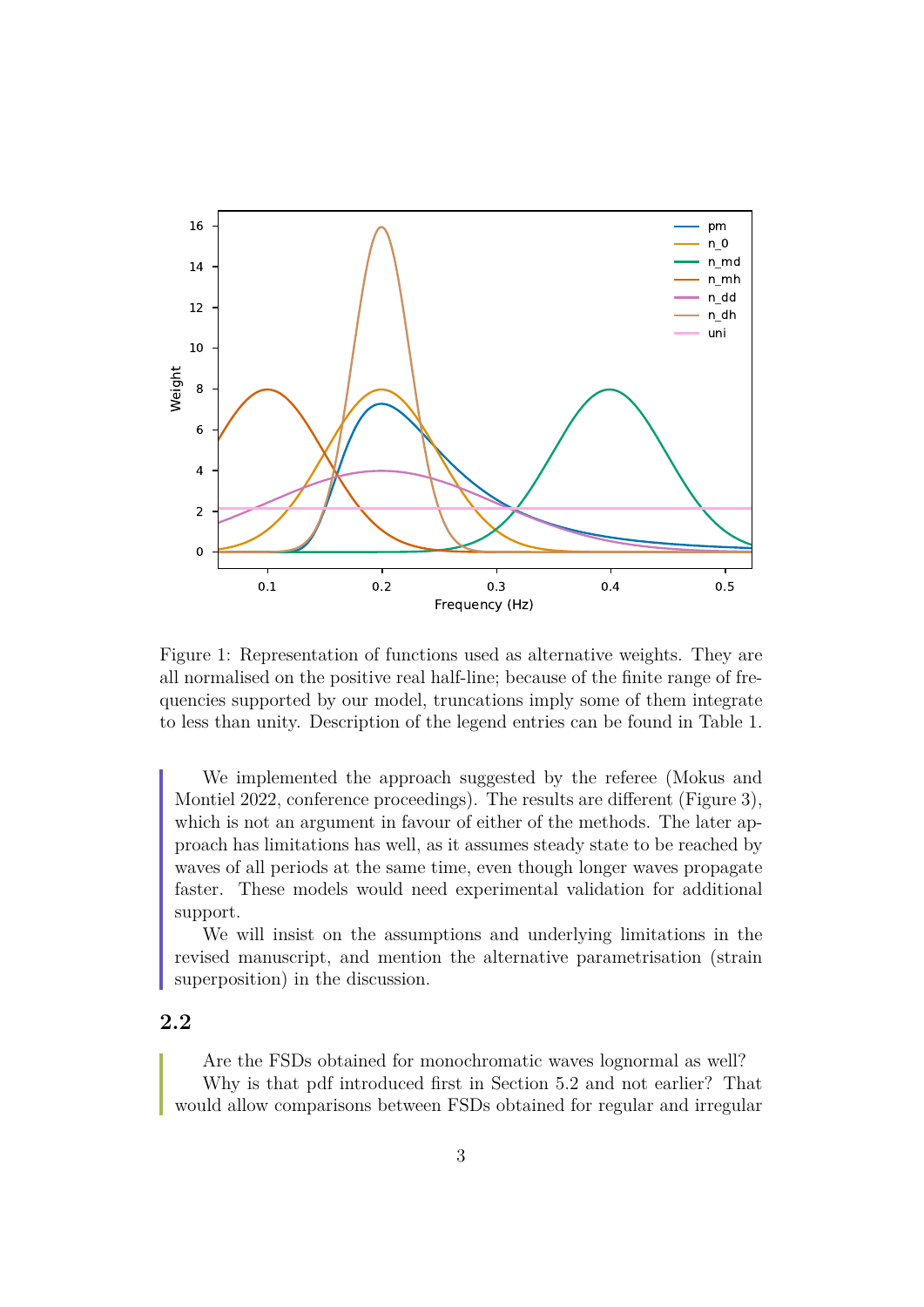

Figure 2: Densities obtained when combining monochromatic model runs with different weighting functions, as represented on Figure 1.

wave forcing.

The PDFs obtained for monochromatic simulations seem to be well fitted by lognormal distribution as well (see Figure 4). This will be discussed in the revised manuscript. We delayed the introduction of the lognormal PDF to Sect. 5 of the manuscript for two reasons. First, Sect. 4 of the manuscript was meant to be an introduction to its Sect. 5. Therefore, we did not want to deep dive into a parametric representation of these FSDs. Second, the linear combination of lognormal PDFs (as presented in Sect. 5) is not, in general, a lognormal PDF. The opposite can be true, as a lognormal PDF can arise from the sum of other functions.

## **2.3**

The algorithm, as described in Section 3.3, does not take into account the time evolution of breakup – in the sense that the breaking events during one "sweep" are all taking place at the same time instance, and a breaking event at one location does not influence what is going on in an immediate vicinity of that location (sudden stress release etc.).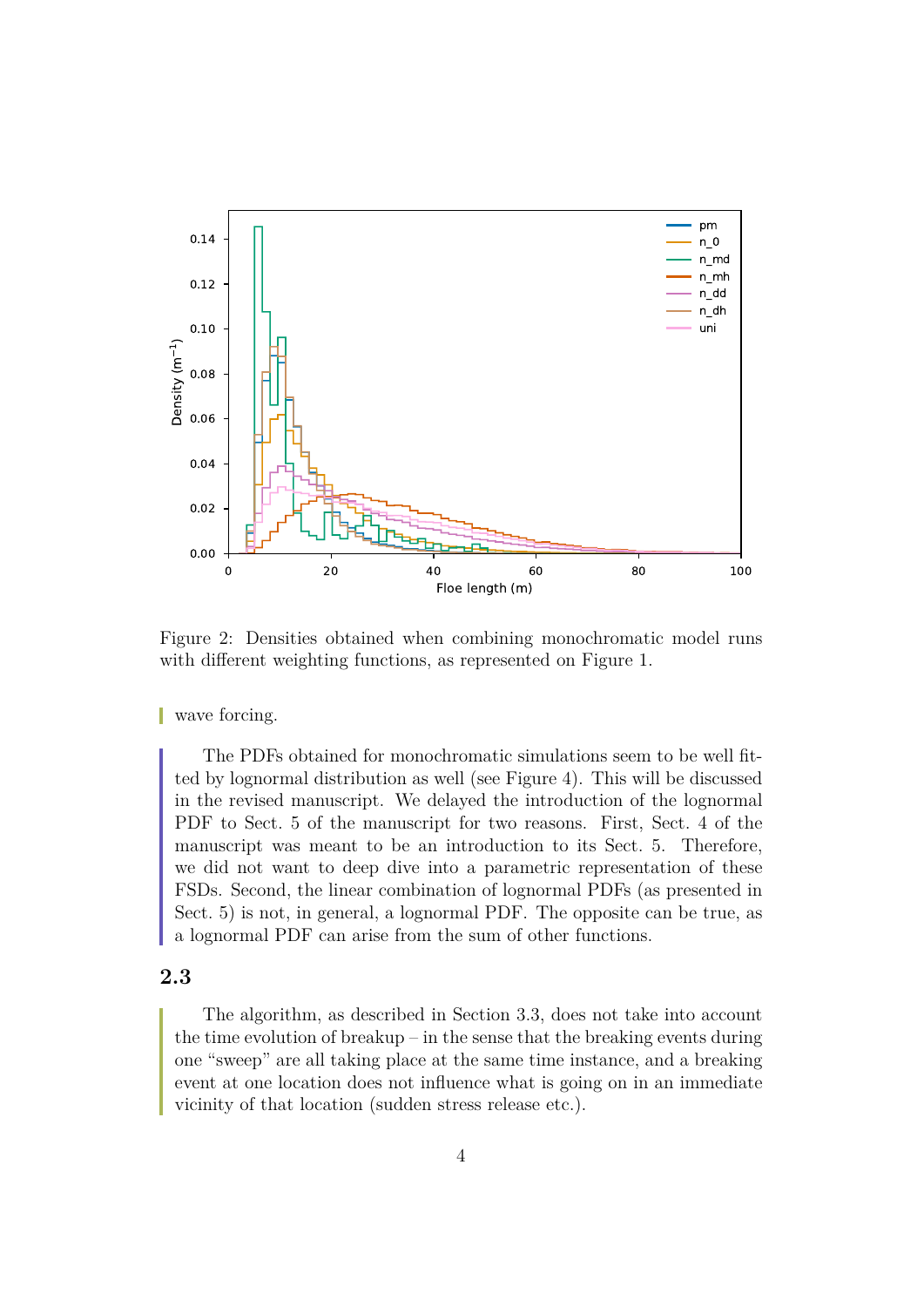| Name        | Type                                              | Effective sample size |
|-------------|---------------------------------------------------|-----------------------|
| pm          | Pierson-Moskowitz, $T_p = 5$ s                    | 23451                 |
| $n \quad 0$ | Gaussian, $\mu = 0.2$ Hz, $\sigma = 0.05$ Hz      | 42859                 |
|             | n_md Gaussian, $\mu = 0.4$ Hz, $\sigma = 0.05$ Hz | 550                   |
|             | n_mh Gaussian, $\mu = 0.1$ Hz, $\sigma = 0.05$ Hz | 65347                 |
| n dd        | Gaussian, $\mu = 0.2$ Hz, $\sigma = 0.1$ Hz       | 71280                 |
| n dh        | Gaussian, $\mu = 0.2$ Hz, $\sigma = 0.025$ Hz     | 19158                 |
| uni         | uniform                                           | 77486                 |

Table 1: Details of several weighting methods.



Figure 3: Comparison of results from two ways of considering the polychromatic forcing. Lognormal fits overlayed over histograms. The leftmost histogram (orange hue) corresponds to the method presented in Section 5 of the present paper. The rightmost histogram (blue hue) corresponds to the alternative method presented by Mokus and Montiel (2022), where we use strain superposition to determine the fracture points. Both histogram areas are normalised, the log x-axis skewing this perception.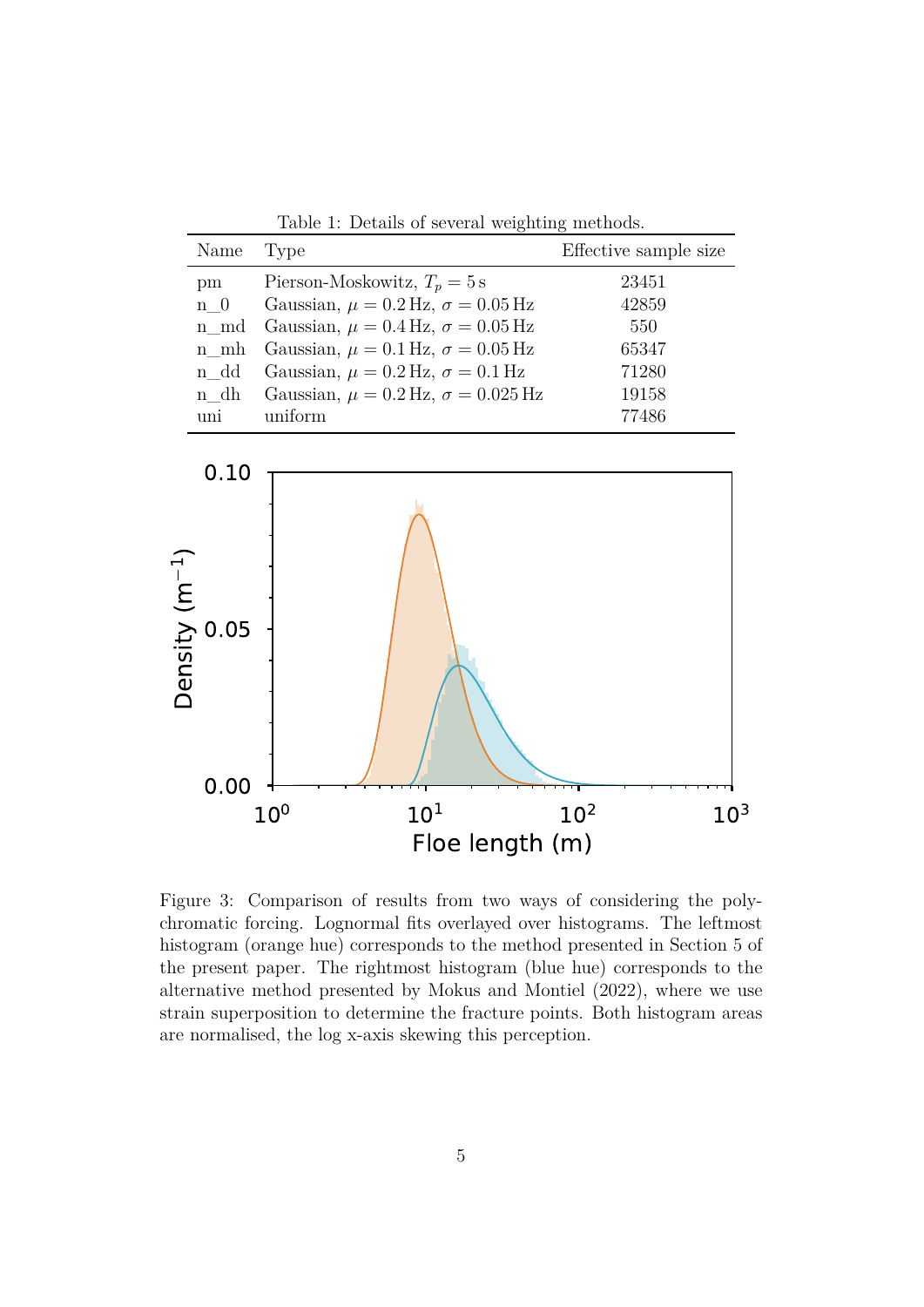

Figure 4: Histograms from Fig. 3 of the manuscript, and associated lognormal fits.

I'm not criticizing it, I just wonder whether/how this limitation can influence the resulting FSDs. What is the Authors' opinion about that?

This is hard to answer. Wave scattering being solved in the frequency domain is an obvious limitation of our model, on which we will insist more in the revised manuscript. A truly transient model would be necessary to evaluate the influence of this simplification, and that is out of the scope of the present manuscript. In a sense, our iterative approach, allowing for each floe to break several time, is a (restricted) substitute for true time evolution.

## **2.4**

Figure 4a,b shows the total number of floes for various combinations of the model forcing. How does the width of the MIZ (i.e., the total length of the broken ice) change? It is an important parameter for several reasons, so it would be interesting to see plots analogous to those in Fig.4ab, but showing the MIZ width. Or at least some comments on that in the text.

We thank the reviewer for this suggestion. We will modify Fig. 4 in the manuscript to show the MIZ width, as shown in Figure 5. The peak of MIZ width as a function of wavelength is reached at a wavelength slightly larger than that causing the largest number of broken floes. If weakening the ice increases the MIZ width, making it thicker, counterintuitively, does so as well.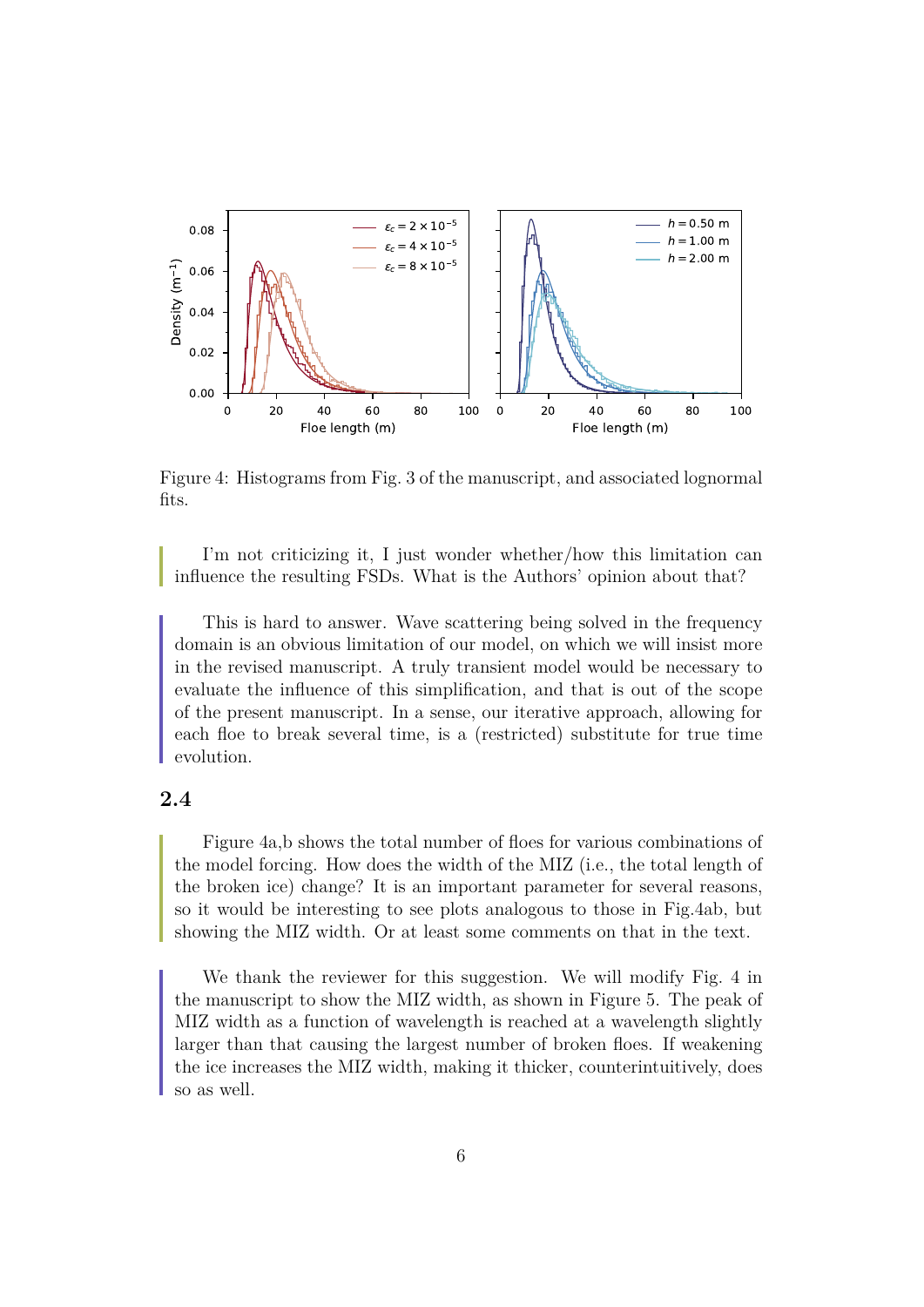

Figure 5: Figure 4 from the manuscript with additional panels showing the width of the MIZ.

**2.5**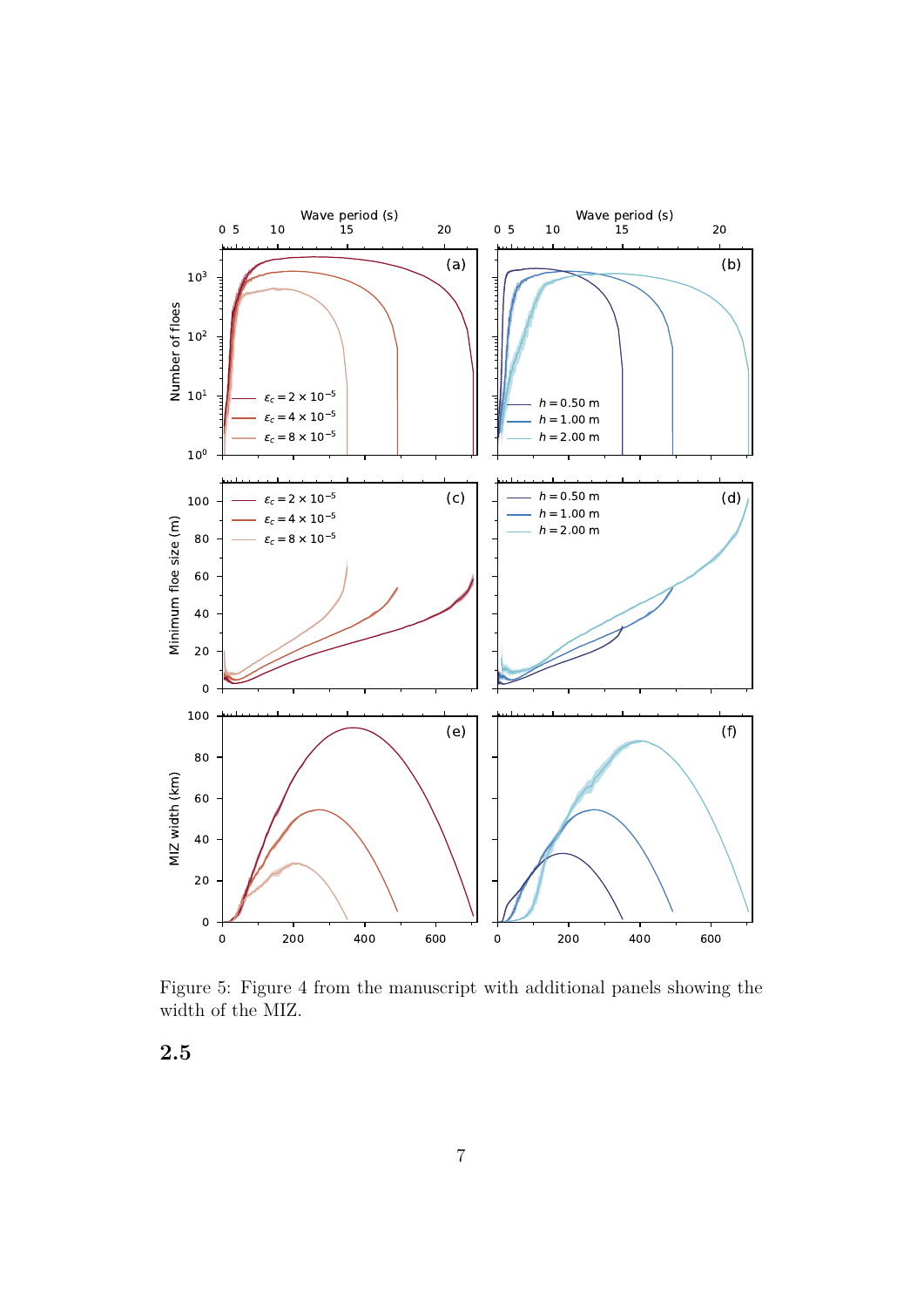

Figure 6: Attenuation of the extremum strain along a model transect, and associated exponential fit. The xaxis is the ordinal floe number in the propagation direction.

I know it's beyond the scope of this paper, but I'm just curious: Have the Authors analyzed the shape of the attenuation curves produced by their model? Are they approximately exponential, or are there deviations from the exponential curve (as in eq. 2.1 of Squire, Phil Trans A, 2018), especially close to the ice edge?

We have not done so consistently for all our tests. We did, at a preliminary stage, study the shape of the strain attenuation. These were indeed exponential (Figure 6). We may add a short discussion of wave attenuation in Sect 4.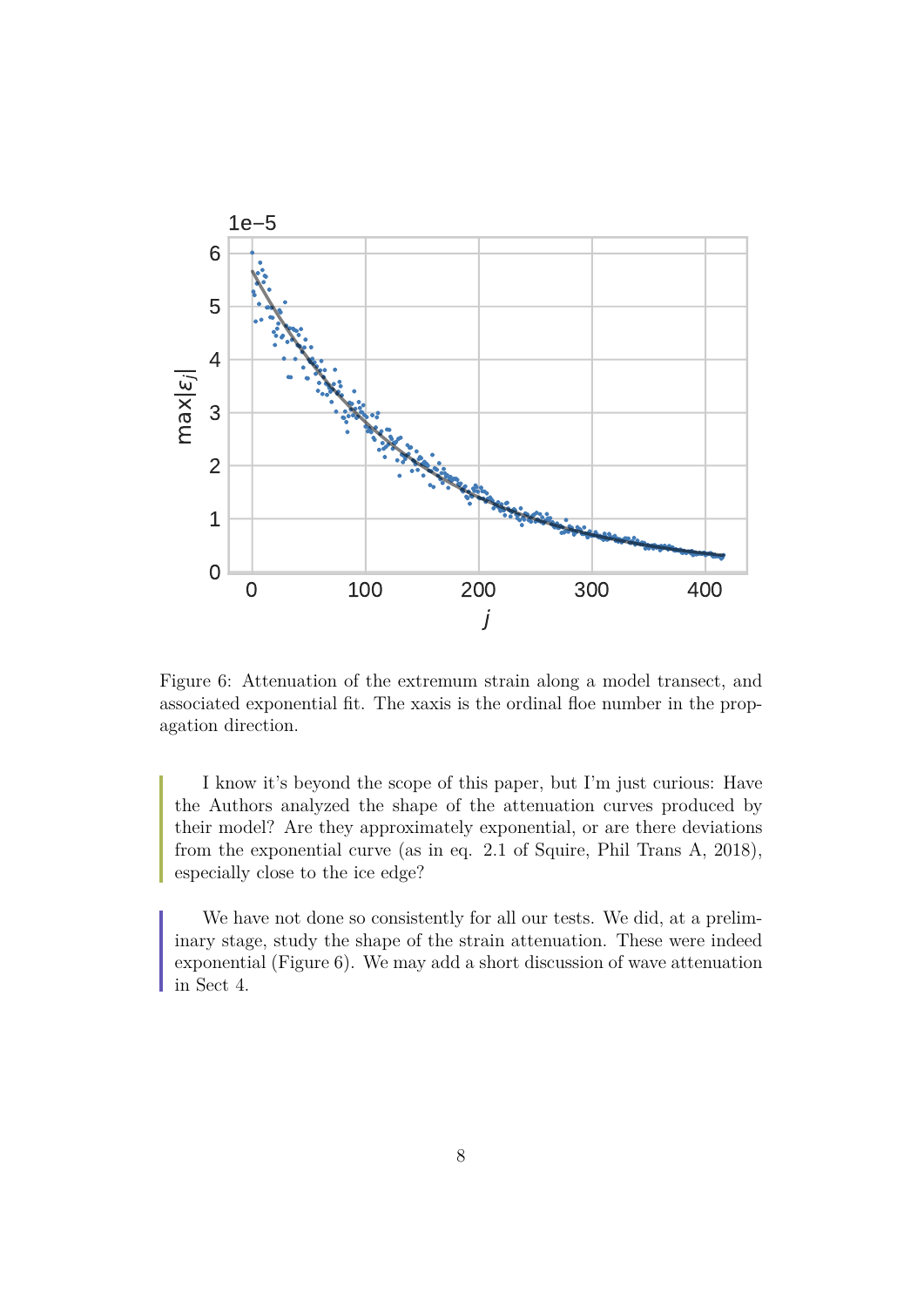## **3 Minor, technical and other comments**

#### **3.1 Line 38**

'Hence…' suggests this sentence follows from the previous one, but I don't really see the connection. I think I know what is meant here, but I'd suggest formulating it more clearly.

We mean that the role waves played in the emergence of an observed FSD is not well established for many of these studies. We will alter the phrasing to make it clearer.

#### **3.2 Lines 41–43**

I'd suggest to add here that this technique not only leads to erroneous values of the power law exponents, but, in the first place, suggests the existence of power law tails even when there aren't any and when the pdfs aren't heavy-tailed at all.

We will make that addition.

### **3.3 Line 93**

The recent paper by Dumas-Lefebvre and Dumont (currently under discussion in TCD: https://tc.copernicus.org/preprints/tc-2021-328/) is worth citing here, as it describes a wonderful observational dataset of sea ice breaking by waves. (It's not self-advertisement, I'm not an author of that paper.)

We agree. The paper is a more detailed version of Dumas-Lefebvre and Dumont (2020), that we cite. We will make the substitution.

#### **3.4 Lines 256–258**

I understand that those tests suggest that the details of how the floes are placed after breaking are not important.

Maybe it's a naïve question, but are those empty spaces between floes necessary? Does the algorithm work for densely packed ice field, with zero spaces between floes?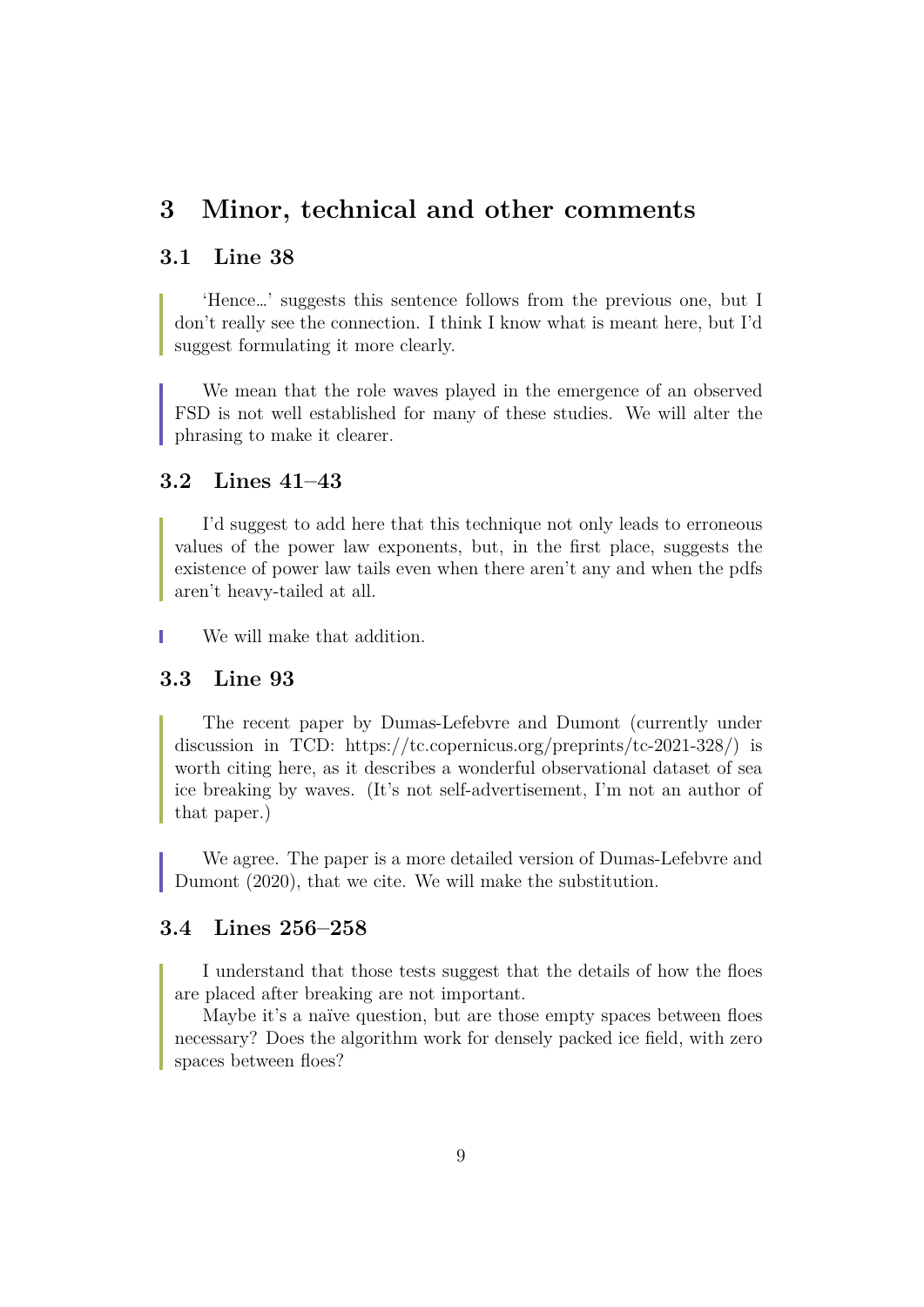We consider the fluid to be inviscid, so the distance travelled by the waves between floes does cause attenuation. The numerical model would need a bit of tweaking for zero spacing to work, but currently spacing could be as small as machine precision allows (double precision floating numbers). We could have settled on assigning a random phase to the forcing wave, at each algorithm iteration, instead of randomly positioning the floes, to achieve the same result.

#### **3.5 Lines 265–266**

'FSD dispersion'. Dispersion? As the term 'dispersion' has a clearly defined meaning in the context of waves, I'd suggest replacing it here with 'median floe size'.

'Dispersion' also has a clearly defined meaning in the context of statistics. Variance and interquartile range are typical measures of dispersion. It is indeed confusing and so we will replace the word by e.g. 'spread'.

#### **3.6 Lines 268–269**

'a positive relationship between the ice mechanical resistance […] and the presence of larger floes'. But the skewness is larger for smaller strength and thinner ice, isn't it? The presence of larger floes itself can result from a simple shift of the distribution to the right and is not directly related to the skewness, so this sentence is a bit misleading.

The distributions being skewed is a general, qualitative comment and we do not quantify skewness in the paper. The presence of larger floes can indeed result from a shift of the distribution to the right; we do not mean to link it to the skewness in any way. We will alter the phrasing to make it clearer.

We did compute skewness here for the sake of the discussion (Figure 7). We do not observe any trends for stronger ice at higher time periods (from  $T = 8$  s); however, skewness does increase for weaker ice at shorter time periods (T = 4s). Interestingly, at a given  $\varepsilon_c$ , it does not evolve monotonically with T. The evolution of skewness as a function of ice thickness is not monotonic at any period, and we do not attempt to analyse it further.

#### **3.7 Lines 268–269**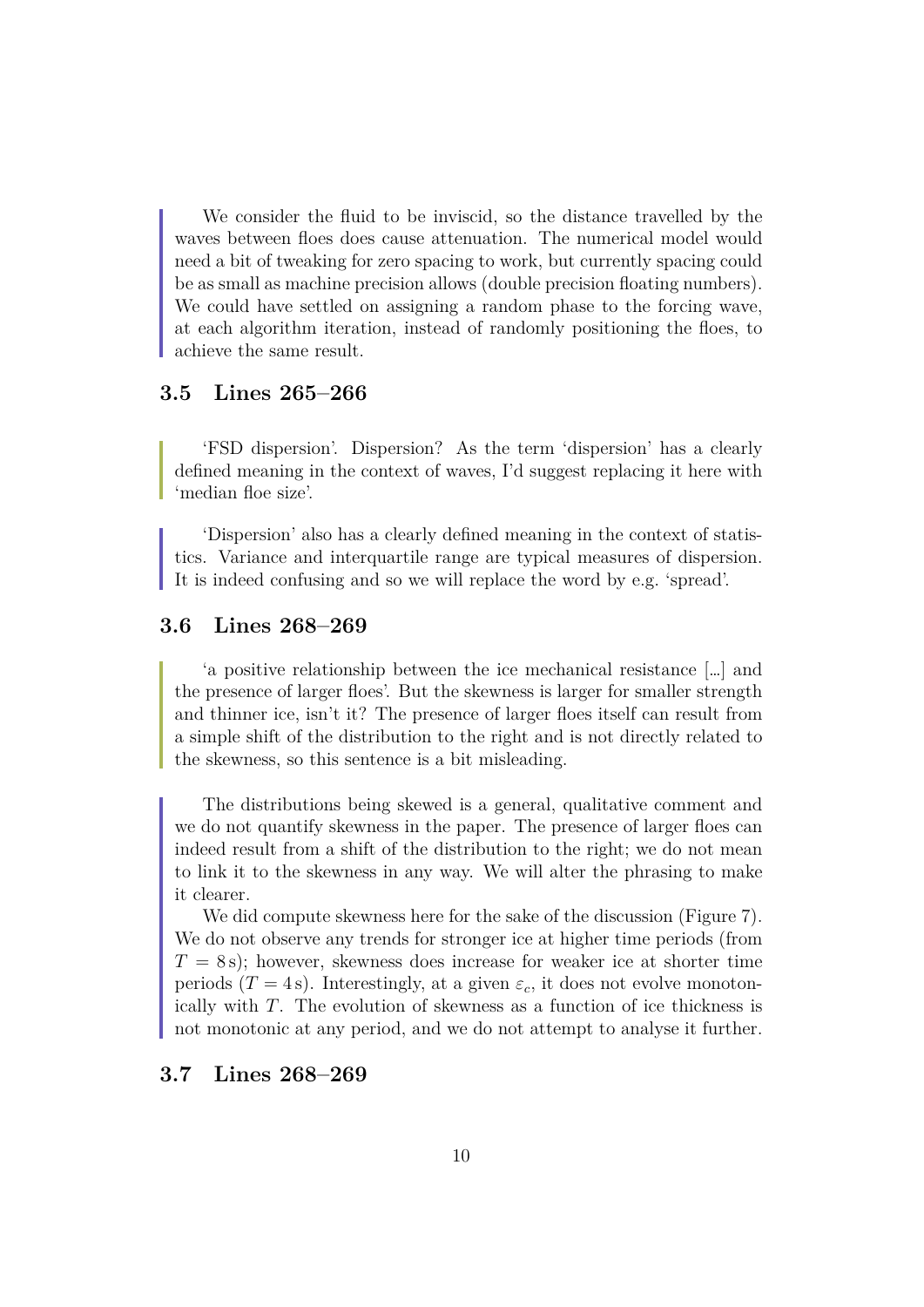

Figure 7: (a) Sample skewness for different forcing periods and evolving strain threshold. The dots correspond to mean values, and the shaded area to one standard deviation around it, over 100 realisations. (b) Same as (a) for evolving ice thickness. In (a),  $h = 1$ ; in (b),  $\varepsilon_c = 4 \times 10^{-5}$ . In both,  $a = 50$  cm.

And further: "Qualitatively, increasing  $\varepsilon_c$  has only a moderate effect on the FSD and seems to be only affecting its mode, shifting it towards larger floes, while its shape remains the same." Is it really so? Are the shape parameters of the pdfs in Fig.3a really so similar? My impression from the figure is quite different. It might be wrong, of course, but please back up this statement by some numbers, e.g., skewness values (maybe you could add them to the panels in Fig.3a,b for those three cases presented?).

As far as the mode is concerned, in Fig. 3a it changes by 1̃00% between case 1 and 3, so I'd say it is a quite substantial change.

The skewness can be seen as a measure of shape. As shown in Figure 7 (a), the skewness is indeed quite stable, for  $T = 8$  s and increasing  $\varepsilon_c$ . For reference, the skewness values corresponding to the histogram presented in Fig. 3 (a, b) of the manuscript are given in Table 2.

The modes in Fig. 3 (a) of the manuscript do increase with  $\varepsilon_c$ , and we point it out. It can result from a horizontal translation of the distribution. It is a noticeable quantitative change, but not in contradiction with the shape evolving little. We will clarify that statement in the revised manuscript.

#### **3.8 Line 274**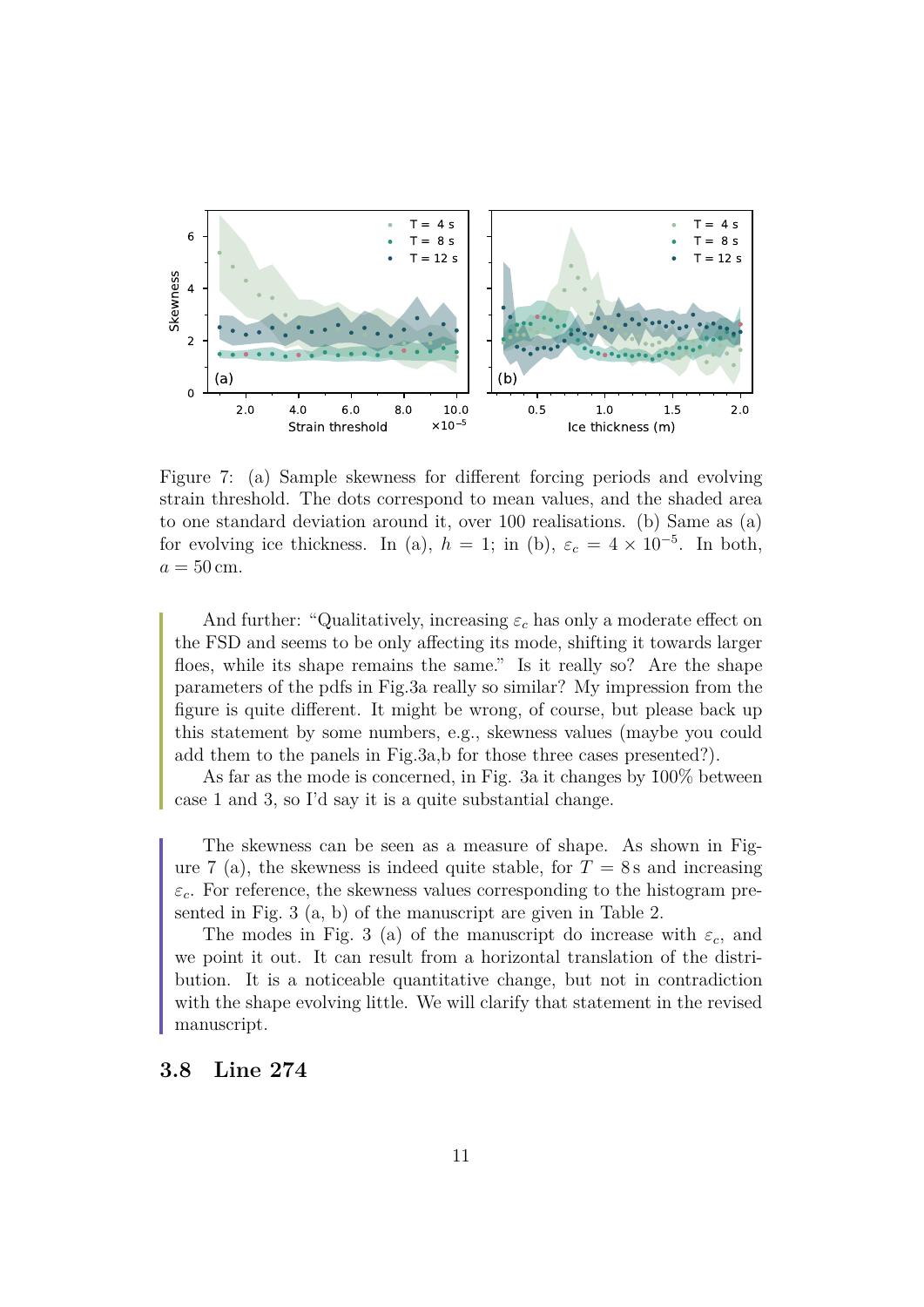Table 2: Skewness values for the different model configurations presented in Fig. 3 (a, b) of the manuscript. The given values are the means over 100 realisations and the associated standard deviations.

| $\varepsilon_{c}$  | h.                | skewness        |
|--------------------|-------------------|-----------------|
| $2 \times 10^{-5}$ | 1 <sub>m</sub>    | $1.48 \pm 0.15$ |
| $4 \times 10^{-5}$ | $0.5\,\mathrm{m}$ | $2.92 \pm 0.62$ |
| $4 \times 10^{-5}$ | 1 <sub>m</sub>    | $1.46 \pm 0.23$ |
| $4 \times 10^{-5}$ | 2 <sub>m</sub>    | $2.63 \pm 0.69$ |
| $8 \times 10^{-5}$ | 1 <sub>m</sub>    | $1.63 \pm 0.37$ |

Line 274: 'the dispersion in floe sizes': again, it's not clear what exactly is meant here. The range of floe sizes? (i.e. pdf width?)

We mean the spread of the distribution, as represented in Figure  $3(c,d)$ by the interquartile ranges. We will change it in relation with comment 3.5.

#### **3.9 Line 277**

- Line 277: crisp  $\rightarrow$  sharp? rapid? I.
- Changed to rapid.

#### **3.10 Line 349**

Line 349: 'the definition of the ice edge is not clear, as it is perioddependent'. I don't understand this statement, please clarify. And further: 'the total length of ice in each period category'. Period category? Overall, I'd recommend rephrasing this whole paragraph, as it contains a lot of statements that are hard to follow (although the overall meaning is clear, of course).

By period category, we meant the period bins used to discretise the spectrum. The ice edge location, or the MIZ width, will depend on the wave period used to force the system in a particular monochromatic run. We agree on this paragraph needing some rephrasing.

### **3.11 Lines 426–427**